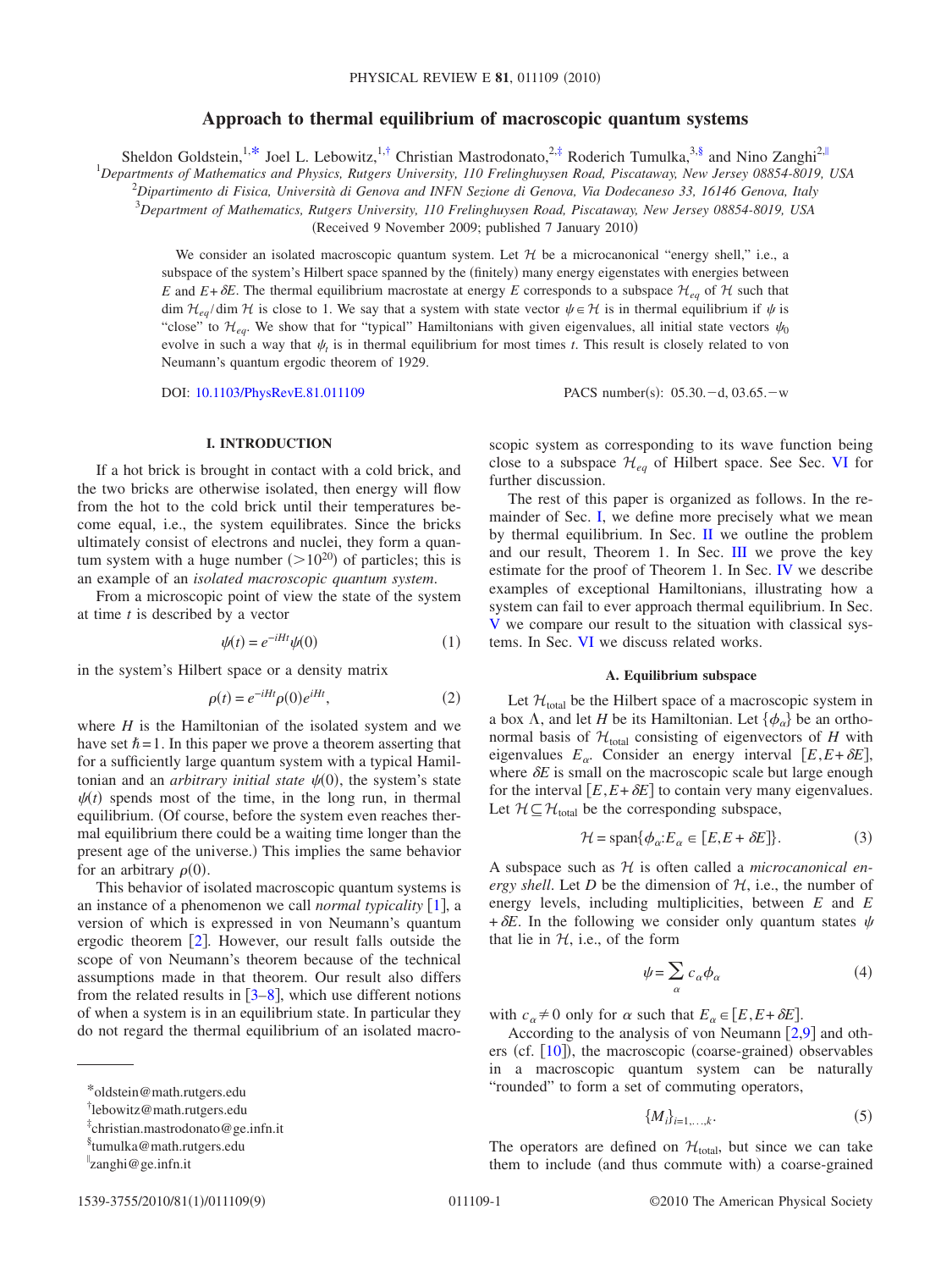Hamiltonian, we can (and will) take them to commute with the projection to  $H$ , and thus to map  $H$  to itself. We write  $\nu = (m_1, \dots, m_k)$  for a list of eigenvalues  $m_i$  of the restriction of  $M_i$  to  $H_i$ , and  $H_{\nu}$  for the joint eigenspace. Such a set of operators generates an orthogonal decomposition of the Hilbert space

$$
\mathcal{H} = \bigoplus_{\nu} \mathcal{H}_{\nu},\tag{6}
$$

where each  $\mathcal{H}_\nu$ , called a macrospace, represents a macrostate of the system. The dimension of  $\mathcal{H}_{\nu}$  is denoted by  $d_{\nu}$ ; note that  $\Sigma_{\nu}d_{\nu}=D$ . If any  $\mathcal{H}_{\nu}$  has a dimension of zero, we remove it from the family  $\{\mathcal{H}_\nu\}$ . In practice,  $d_\nu \ge 1$ , since we are considering a macroscopic system with coarse-grained observables.

It can be shown in many cases, and is expected to be true generally, that among the macrospaces  $\mathcal{H}_v$  there is a particular macrospace  $\mathcal{H}_{ea}$ , the one corresponding to thermal equilibrium, such that

$$
d_{eq}/D \approx 1,\tag{7}
$$

<span id="page-1-1"></span>indeed with the difference  $1-d_{eq}/D$  exponentially small in the number of particles.<sup>1</sup> This implies, in particular, that each of the macro-observables  $M_i$  is "nearly constant" on the energy shell  $H$  in the sense that one of its eigenvalues has multiplicity at least  $d_{eq} \approx D$ . We say that a system with quantum state  $\psi$  (with  $\|\psi\|=1$ ) is *in thermal equilibrium* if  $\psi$  is very close (in the Hilbert space norm) to  $\mathcal{H}_{eq}$ , i.e., if

$$
\langle \psi | P_{eq} | \psi \rangle \approx 1, \tag{8}
$$

<span id="page-1-0"></span>where  $P_{eq}$  is the projection operator to  $\mathcal{H}_{eq}$ . The corresponding relation for density matrices is

$$
\operatorname{Tr}(P_{eq}\rho) \approx 1. \tag{9}
$$

Condition ([8](#page-1-0)) implies that a quantum measurement of the macroscopic observable  $M_i$  on a system with wave function  $\psi$  will yield, with probability close to 1, the "equilibrium" value of  $M_i$ . Likewise, a joint measurement of  $M_1, \ldots, M_k$ will yield, with probability close to 1, their equilibrium values.

Let  $\mu(d\psi)$  be the uniform measure on the unit sphere in H [[12](#page-8-6)[,13](#page-8-7)]. It follows from Eq. ([7](#page-1-1)) that most  $\psi$  relative to  $\mu$  are in thermal equilibrium. Indeed,

<span id="page-1-4"></span>
$$
\int \langle \psi | P_{eq} | \psi \rangle \mu(d\psi) = \frac{1}{D} \text{Tr } P_{eq} = \frac{d_{eq}}{D} \approx 1. \tag{10}
$$

Since the quantity  $\langle \psi | P_{eq} | \psi \rangle$  is bounded from above by 1,<br>most  $\psi$  must satisfy Eq. (8) <sup>2</sup> most  $\psi$  must satisfy Eq. ([8](#page-1-0)).

#### **B. Examples of equilibrium subspaces**

<span id="page-1-3"></span>To illustrate the decomposition into macrostates, we describe two examples. As example 1, consider a system composed of two identical subsystems designated 1 and 2, e.g., the bricks mentioned in the beginning of this paper, with Hilbert space  $\mathcal{H}_{\text{total}} = \mathcal{H}_1 \otimes \mathcal{H}_2$ . The Hamiltonian of the total system is

$$
H = H_1 + H_2 + \lambda V, \tag{11}
$$

where  $H_1$  and  $H_2$  are the Hamiltonians of subsystems 1 and 2, respectively, and  $\lambda V$  is a small interaction between the two subsystems. We assume that  $H_1$ ,  $H_2$ , and  $H$  are positive operators. Let  $H$  be spanned by the eigenfunctions of  $H$  with energies between *E* and  $E + \delta E$ .

In this example, we consider just a single macroobservable *M*, which is a projected and coarse-grained version of  $H_1/E$ , i.e., of the fraction of the energy that is contained in subsystem 1 alone. We cannot take *M* to simply equal to  $H_1/E$  because  $H_1$  is defined on  $\mathcal{H}_{total}$ , not  $\mathcal{H}$ , and will generically not map  $H$  to itself, while we would like  $M$ to be an operator on  $H$ . To obtain an operator on  $H$ , let P be the projection  $\mathcal{H}_{total} \rightarrow \mathcal{H}$  and set

$$
H_1' = PH_1P \tag{12}
$$

(more precisely,  $H'_1$  is  $PH_1$  restricted to  $H'_1$ ). Note that  $H'_1$  is a positive operator, but might have eigenvalues greater than *E*. Now define<sup>3</sup>

$$
M = f(H_1'/E) \tag{13}
$$

<span id="page-1-2"></span>with the coarse-graining function

$$
f(x) = \begin{cases} 0 & \text{if } x < 0.01\\ 0.02 & \text{if } x \in [0.01, 0.03) \\ 0.04 & \text{if } x \in [0.03, 0.05) \\ \text{etc.} & \dots \end{cases}
$$
(14)

 $\mathcal{H}_{\nu}$  are the eigenspaces of *M*; clearly,  $\bigoplus_{\nu} \mathcal{H}_{\nu} = \mathcal{H}$ . If, as we assume,  $\lambda V$  is small, then we expect  $\mathcal{H}_{0.5} = \mathcal{H}_{eq}$  to have the overwhelming majority of dimensions. In a thorough treatment we would need to prove this claim, as well as that  $H_1'$  is not too different from  $H_1$ , but we do not give such a treatment here.

As example 2, consider  $N$  bosons (fermions) in a box  $\Lambda$  $=[0,L]^3 \subseteq \mathbb{R}^3$ ; i.e.,  $\mathcal{H}_{total}$  consists of the square-integrable (anti)symmetric functions on  $\Lambda^N$ . Let the Hamiltonian be

<sup>&</sup>lt;sup>1</sup>This dominance of the equilibrium state can be expressed in terms of the (Boltzmann) entropy  $S_{\nu}$  of a macroscopic system in the macrostate  $\nu$ , be it the equilibrium state or some other (see [[11](#page-8-8)]), defined as  $S_v = k_B \log d_v$ , where  $k_B$  is the Boltzmann constant:  $d_{eq}/D$ being close to 1 just expresses the fact that the entropy of the equilibrium state is close to the microcanonical entropy  $S_{mc}$ , i.e.,  $S_{eq} = k_B \log d_{eq} \approx k_B \log D = S_{mc}$ .

<sup>&</sup>lt;sup>2</sup>It should in fact be true for a large class of observables *A* on  $H$ that, for most  $\psi$  relative to  $\mu$ ,  $\langle \psi | A | \psi \rangle \approx \text{Tr}(\rho_{mc} A)$ , where  $\rho_{mc}$  is the microcanonical density matrix, i.e.,  $1/D$  times the identity on  $H$ . This is relevant to the various results on thermalization described in Sec. [VI.](#page-7-0)

 $R$ Recall that the application of a function  $f$  to a self-adjoint matrix *A* is defined to be  $f(A) = \sum f(a_\alpha) |\varphi_\alpha\rangle \langle \varphi_\alpha|$  if the spectral decomposition of *A* reads  $A = \sum a_{\alpha} |\varphi_{\alpha}\rangle \langle \varphi_{\alpha}|$ .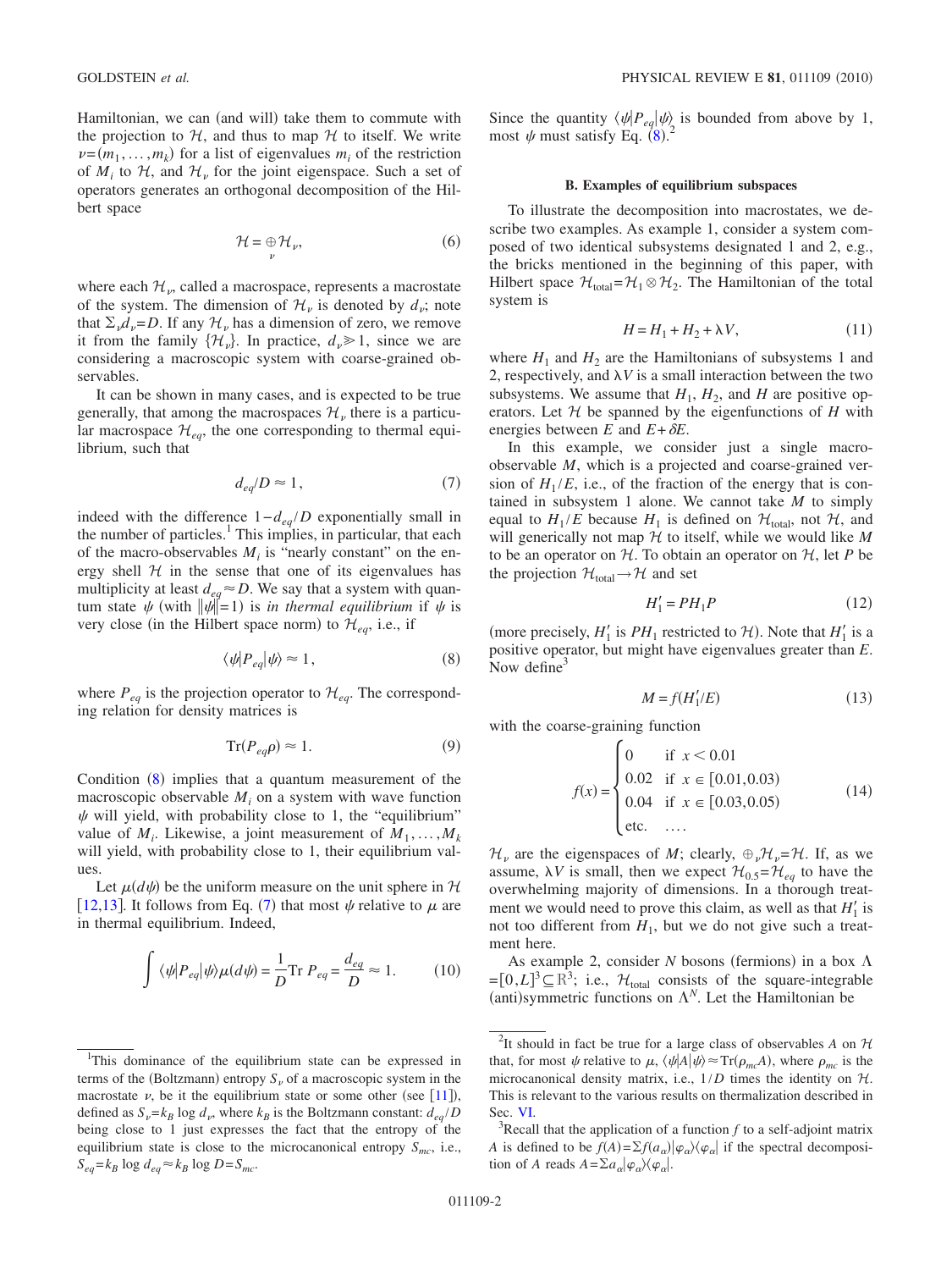<span id="page-2-4"></span>APPROACH TO THERMAL EQUILIBRIUM OF ...

$$
H = -\frac{1}{2m} \sum_{i=1}^{N} \nabla_i^2 + \sum_{i < j} v(|\mathbf{q}_i - \mathbf{q}_j|),\tag{15}
$$

where the Laplacian  $\nabla_i^2$  has Dirichlet boundary conditions,  $v(r)$  is a given pair potential, and  $q_i$  is the triple of position coordinates of the *i*th particle. Let  $H$  again be spanned by the eigenfunctions with energies between  $E$  and  $E + \delta E$ .

In this example, we consider again a single macroobservable  $M$ , based on the operator  $N_{\text{left}}$  for the number of particles in the left half of the box  $\Lambda$ ,

$$
N_{\text{left}}\psi(q_1,\ldots,q_N) = #\{i:q_i \in [0,L/2] \times [0,L]^2\}\psi(q_1,\ldots,q_N).
$$
\n(16)

Note that the spectrum of  $N_{\text{left}}$  consists of the  $N+1$  eigenvalues  $0, 1, 2, \ldots, N$ . To obtain an operator on  $H$ , let *P* be the projection  $\mathcal{H}_{total} \rightarrow \mathcal{H}$  and set  $N'_{left} = PN_{left}P$ . Note that the spectrum of  $N'_{\text{left}}$  is still contained in [0,*N*]. Now define *M*  $f(N'_{\text{left}}/N)$  with the coarse-graining function ([14](#page-1-2)). We expect that for large *N*, the eigenspace with an eigenvalue of 0.5,  $\mathcal{H}_{eq} = \mathcal{H}_{0.5}$ , has the overwhelming majority of dimensions (and that  $N'_{\text{left}} \approx N_{\text{left}}$ ).

# <span id="page-2-0"></span>**II. FORMULATION OF PROBLEM AND RESULTS**

Our goal is to show that, for typical macroscopic quantum systems,

$$
\langle \psi(t) | P_{eq} | \psi(t) \rangle \approx 1 \quad \text{for most } t. \tag{17}
$$

<span id="page-2-1"></span>To see this, we compute the time average of  $\langle \psi(t) | P_{eq} | \psi(t) \rangle$ . We denote the time average of a time-dependent quantity  $f(t)$ by an overbar,

$$
\overline{f(t)} = \lim_{T \to \infty} \frac{1}{T} \int_0^T dt f(t).
$$
\n(18)

Since  $\langle \psi(t) | P_{eq} | \psi(t) \rangle$  is always a real number between 0 and 1, it follows that if its time average is close to 1 then it must be close to 1 most of the time. Moreover, for  $\mu$ -most  $\psi(0)$ , where  $\mu$  is the uniform measure on the unit sphere of  $\mathcal{H}, \psi(t)$ is in thermal equilibrium most of the time. This result follows from Fubini's theorem (which implies that taking the  $\mu$ average commutes with taking the time average) and the unitary invariance of  $\mu$ ,

$$
\int \overline{\langle \psi(t)|P_{eq}|\psi(t)\rangle} \mu(d\psi) = \overline{\int \langle \psi|e^{iHt}P_{eq}e^{-iHt}|\psi\rangle \mu(d\psi)}
$$

$$
= \int \langle \psi|P_{eq}|\psi\rangle \mu(d\psi) \approx 1. \quad (19)
$$

That is, the ensemble average of the time average is near 1, so, for  $\mu$ -most  $\psi(0)$ , the time average must be near 1, which implies our claim above. So the interesting question is about the behavior of exceptional  $\psi(0)$ , e.g., of systems which are not in thermal equilibrium at *t*=0. Do they ever go to thermal equilibrium?

As we will show, for many Hamiltonians statement  $(17)$  $(17)$  $(17)$ holds in fact for  $all \psi(0) \in \mathcal{H}$ . From now on, let *H* denote the restriction of the Hamiltonian to  $H$ , and let  $\phi_1, \ldots, \phi_D$  be an orthonormal basis of  $H$  consisting of eigenvectors of the Hamiltonian *H* with eigenvalues  $E_1, \ldots, E_D$ . If

$$
\psi(0) = \sum_{\alpha=1}^{D} c_{\alpha} \phi_{\alpha}, \quad c_{\alpha} = \langle \phi_{\alpha} | \psi(0) \rangle, \tag{20}
$$

then

$$
\psi(t) = \sum_{\alpha=1}^{D} e^{-iE_{\alpha}t} c_{\alpha} \phi_{\alpha}.
$$
\n(21)

Thus,

$$
\overline{\langle \psi(t) | P_{eq} | \psi(t) \rangle} = \sum_{\alpha, \beta=1}^{D} \overline{e^{i(E_{\alpha} - E_{\beta})t}} c_{\alpha}^{*} c_{\beta} \langle \phi_{\alpha} | P_{eq} | \phi_{\beta} \rangle. \quad (22)
$$

<span id="page-2-2"></span>If *H* is nondegenerate (which is the generic case) then  $E_{\alpha}$  $-E_\beta$  vanishes only for  $\alpha = \beta$ , so the time averaged exponential is  $\delta_{\alpha\beta}$ , and

$$
\overline{\langle \psi(t) | P_{eq} | \psi(t) \rangle} = \sum_{\alpha=1}^{D} |c_{\alpha}|^2 \langle \phi_{\alpha} | P_{eq} | \phi_{\alpha} \rangle. \tag{23}
$$

Thus, for the system to be in thermal equilibrium most of the time it is necessary and sufficient that the right-hand side of Eq.  $(23)$  $(23)$  $(23)$  is close to 1.

Now if an energy eigenstate  $\phi_{\alpha}$  is not itself in thermal equilibrium then when  $\psi(0) = \phi_\alpha$  the system is never in thermal equilibrium since this state is stationary. Conversely, if we have that

$$
\langle \phi_{\alpha} | P_{eq} | \phi_{\alpha} \rangle \approx 1 \quad \text{for all } \alpha,
$$
 (24)

<span id="page-2-3"></span>then the system will be in thermal equilibrium most of the time for all  $\psi(0)$ . This follows directly from Eq. ([23](#page-2-2)) since the right-hand side of Eq. ([23](#page-2-2)) is an average of  $\langle \phi_\alpha | P_{eq} | \phi_\alpha \rangle$ . We show below that Eq.  $(24)$  $(24)$  $(24)$  is true for "most" Hamiltonians and, thus, for most Hamiltonians it is the case that every wave function spends most of the time in thermal equilibrium.

#### **A. Main result**

The measure of most we use is the following: for any given *D* (distinct) energy values  $E_1, \ldots, E_D$ , we consider the uniform distribution  $\mu_{\text{Ham}}$  over all Hamiltonians with these eigenvalues. Choosing *H* at random with distribution  $\mu_{\text{Ham}}$  is equivalent to choosing the eigenbasis  $\{\phi_{\alpha}\}\$  according to the uniform distribution  $\mu_{ONB}$  over all orthonormal bases of  $H$ , and setting  $H = \sum_{\alpha} E_{\alpha} |\phi_{\alpha}\rangle\langle\phi_{\alpha}|$ . The measure  $\mu_{ONB}$  can be defined as follows: choosing a random basis according to  $\mu_{ONB}$ amounts to choosing  $\phi_1$  according to the uniform distribution over the unit sphere in  $H$ , then  $\phi_2$  according to the uniform distribution over the unit sphere in the orthogonal complement of  $\phi_1$ , etc. Alternatively,  $\mu_{ONB}$  can be defined in terms of the Haar measure  $\mu_{U(D)}$  on the group  $U(D)$  of unitary *D*  $\times$ *D* matrices: any given orthonormal basis { $\chi_{\alpha}$ } of *H* defines a one-to-one correspondence between  $U(D)$  and the set of all orthonormal bases of  $H$ , associating with the matrix  $U$  $=(U_{\alpha\beta}) \in U(D)$  the basis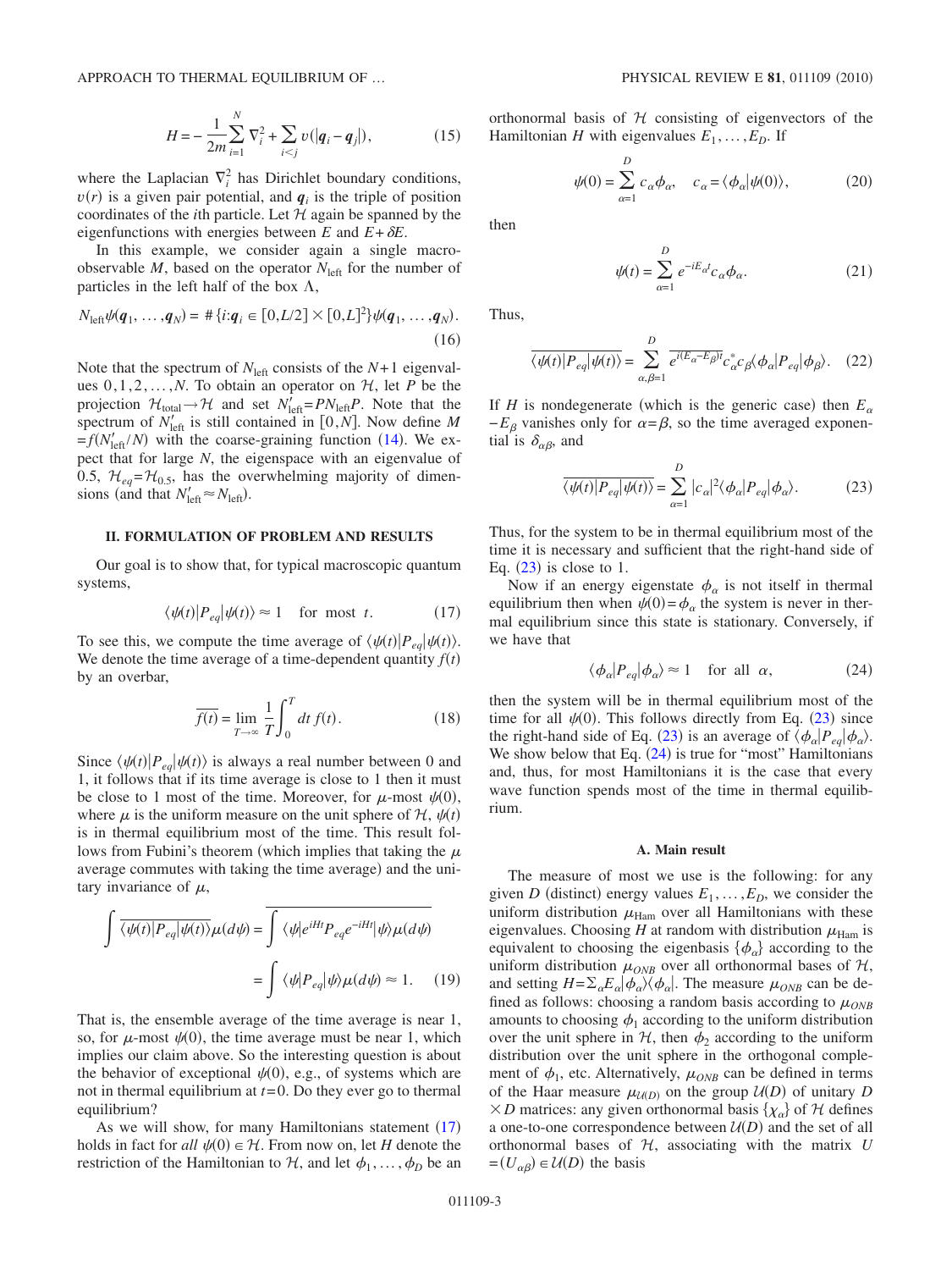$$
\phi_{\alpha} = \sum_{\beta=1}^{D} U_{\alpha\beta} \chi_{\beta}.
$$
 (25)

<span id="page-3-0"></span>The image of the Haar measure under this correspondence is in fact independent of the choice of  $\{\chi_{\beta}\}\$  (because of the invariance of the Haar measure under right multiplication and is  $\mu_{\text{ONB}}$ .

Put differently, the ensemble  $\mu_{\text{Ham}}$  of Hamiltonians can be obtained by starting from a given Hamiltonian  $H_0$  on  $H$ (with distinct eigenvalues  $E_1, \ldots, E_D$ ) and setting

$$
H = UH_0U^{-1} \tag{26}
$$

<span id="page-3-5"></span>with *U* a random unitary matrix chosen according to the Haar measure. Note that, while considering different possible Hamiltonians *H* in  $H$ , we keep  $H_{eq}$  fixed, although in practice it would often be reasonable to select  $\mathcal{H}_{eq}$  in a way that depends on  $H$  (as we did in the examples of Sec. [I B](#page-1-3)).

<span id="page-3-3"></span>For our purpose it is convenient to choose the basis  $\{\chi_{\alpha}\}\$ in such a way that the first  $d_{eq}$  basis vectors lie in  $\mathcal{H}_{eq}$  and the other ones are orthogonal to  $\mathcal{H}_{eq}$ . Then, we have that

$$
\langle \phi_{\alpha} | P_{eq} | \phi_{\alpha} \rangle = \sum_{\beta=1}^{d_{eq}} |U_{\alpha\beta}|^2
$$
 (27)

with  $U_{\alpha\beta}$  the unitary matrix satisfying Eq. ([25](#page-3-0)).

We will show first, in Lemma 1, that for every  $0 \le \varepsilon \le 1$ , if *D* is sufficiently large and  $d_{eq}/D$  sufficiently close to 1, then most orthonormal bases  $\{\phi_{\alpha}\}\$ are such that

$$
\langle \phi_{\alpha} | P_{eq} | \phi_{\alpha} \rangle > 1 - \varepsilon \quad \text{for all } \alpha. \tag{28}
$$

<span id="page-3-1"></span>This inequality is a precise version of Eq.  $(24)$  $(24)$  $(24)$ . How close to 1 should  $d_{eq}/D$  be? The fact that the average of  $\langle \psi | P_{eq} | \psi \rangle$ over all wave functions  $\psi$  on the unit sphere of  $\mathcal{H}$  equals  $d_{eq}/D$ , mentioned already in Eq. ([10](#page-1-4)), implies that Eq. ([28](#page-3-1)) cannot be true for most orthonormal bases if  $d_{eq}/D \leq 1-\varepsilon$ . To have enough wiggling room, we require that

$$
\frac{d_{eq}}{D} > 1 - \frac{\varepsilon}{2}.\tag{29}
$$

<span id="page-3-2"></span>We will show then, in Theorem 1, that for every (arbitrarily small)  $0 < \eta < 1$  and for sufficiently large *D*, most *H* are such that for every initial wave function  $\psi(0) \in \mathcal{H}$  with  $\|\psi(0)\|=1$ , the system will spend most of the time in thermal equilibrium with accuracy  $1-\eta$ , where we say that a system with wave function  $\psi$  is in thermal equilibrium with accuracy  $1-\eta$  if

$$
\langle \psi | P_{eq} | \psi \rangle > 1 - \eta. \tag{30}
$$

<span id="page-3-4"></span>This inequality is a precise version of Eq.  $(8)$  $(8)$  $(8)$ . In order to have no more exceptions in time than the fraction  $0 < \delta'$  $1$ , we need to set  $\varepsilon$  in Eqs. ([28](#page-3-1)) and ([29](#page-3-2)) equal to  $\eta \delta'$ .

*Lemma 1.* Let  $\mu_{U(D)}$  denote the Haar measure on  $U(D)$ , and

$$
\mathcal{S}_{\varepsilon} \coloneqq \left\{ U \in \mathcal{U}(D) \middle| \ \forall \ \alpha : \sum_{\beta=1}^{d_{eq}} |U_{\alpha\beta}|^2 > 1 - \varepsilon \right\}.
$$
 (31)

Then for all  $0 \lt \varepsilon \lt 1$  and  $0 \lt \delta \lt 1$ , there exists  $D_0$  $=D_0(\varepsilon,\delta)$  > 0 such that

if 
$$
D > D_0
$$
,  $d_{eq} > (1 - \varepsilon/2)D$  then  $\mu_{U(D)}(S_{\varepsilon}) \ge 1 - \delta$ . (32)

The proof of Lemma 1 is given in Sec. [III.](#page-4-0) It also shows that  $D_0$  can, for example, be chosen to be

$$
D_0(\varepsilon, \delta) = \max[10^3 \varepsilon^{-2} \log(4/\delta), 10^6 \varepsilon^{-4}].
$$
 (33)

<span id="page-3-6"></span>Here and throughout this paper, log denotes the natural logarithm. From Eq.  $(27)$  $(27)$  $(27)$ , we obtain

*Theorem 1.* For all  $\eta$ ,  $\delta$ ,  $\delta' \in (0,1)$ , all integers *D*  $> D_0(\eta \delta', \delta)$  and all integers  $d_{eq}$  >  $(1 - \eta \delta'/2)D$  the following is true: let  $H$  be a Hilbert space of dimension *D*, let  $H_{eq}$ be a subspace of dimension  $d_{eq}$ , let  $P_{eq}$  denote the projection to  $\mathcal{H}_{ea}$ , let  $E_1, \ldots, E_D$  be pairwise distinct but otherwise arbitrary, and choose a Hamiltonian at random with eigenvalues  $E_\alpha$  and an eigenbasis  $\phi_\alpha$  that is uniformly distributed. Then, with probability at least  $1-\delta$ , every initial quantum state will spend  $(1 - \delta')$ -most of the time in thermal equilibrium as defined in Eq.  $(30)$  $(30)$  $(30)$ , i.e.,

$$
\liminf_{T \to \infty} \frac{1}{T} |\{0 < t < T; \langle \psi(t) | P_{eq} | \psi(t) \rangle > 1 - \eta \}| \ge 1 - \delta',\tag{34}
$$

where  $|M|$  denotes the size (Lebesgue measure) of the set *M*. *Proof.* It follows from Lemma 1 that under the hypotheses

of Theorem 1,

$$
\overline{\langle \psi(t)|P_{eq}|\psi(t)\rangle} \ge 1 - \eta \delta'
$$

with probability at least  $1-\delta$ . Thus, since  $\eta \delta'$  $\geq 1-(\psi(t)|P_{eq}|\psi(t)) \geq \eta\delta$ , where  $\delta$  is the lim sup<sub>*T*→∞</sub> of the fraction of the time in  $(0, T)$  for which  $\langle \psi(t) | P_{eq} | \psi(t) \rangle \le 1$ <br>-  $\eta$ , it follows that  $\delta \le \delta'$ .  $-\eta$ , it follows that  $\delta \leq \delta'$ .

#### **B. Remarks**

<span id="page-3-7"></span>*Normal typicality.* Theorem 1 can be strengthened; with the same sense of ''most'' as in Theorem 1, we have that for most Hamiltonians and for all  $\psi(0)$ ,

$$
\langle \psi(t) | P_{\nu} | \psi(t) \rangle \approx \frac{\dim \mathcal{H}_{\nu}}{\dim \mathcal{H}}, \quad \text{for all } \nu,
$$
 (35)

for most *t*. For  $\nu = eq$ , this implies that  $\langle \psi(t) | P_{eq} | \psi(t) \rangle \approx 1$ . This stronger statement we have called normal typicality  $[1]$  $[1]$  $[1]$ . A version of normal typicality was proven by von Neumann [[2](#page-8-1)]. However, because of the technical assumptions he made, von Neumann's result, while much more difficult, does not quite cover the simple result of this paper.

*Typicality and probability.* When we express that something is true for most  $H$  or most  $\psi$  relative to some normalized measure  $\mu$ , it is often convenient to use the language of probability theory and speak of a random  $H$  or  $\psi$  chosen with distribution  $\mu$ . However, by this we do not mean to imply that the actual *H* or  $\psi$  in a concrete physical situation is random, nor that one would obtain, in repetitions of the experiment or in a class of similar experiments, different *H*'s or  $\psi$ 's whose empirical distribution is close to  $\mu$ . That would be a misinterpretation of the measure  $\mu$ , one that suggests the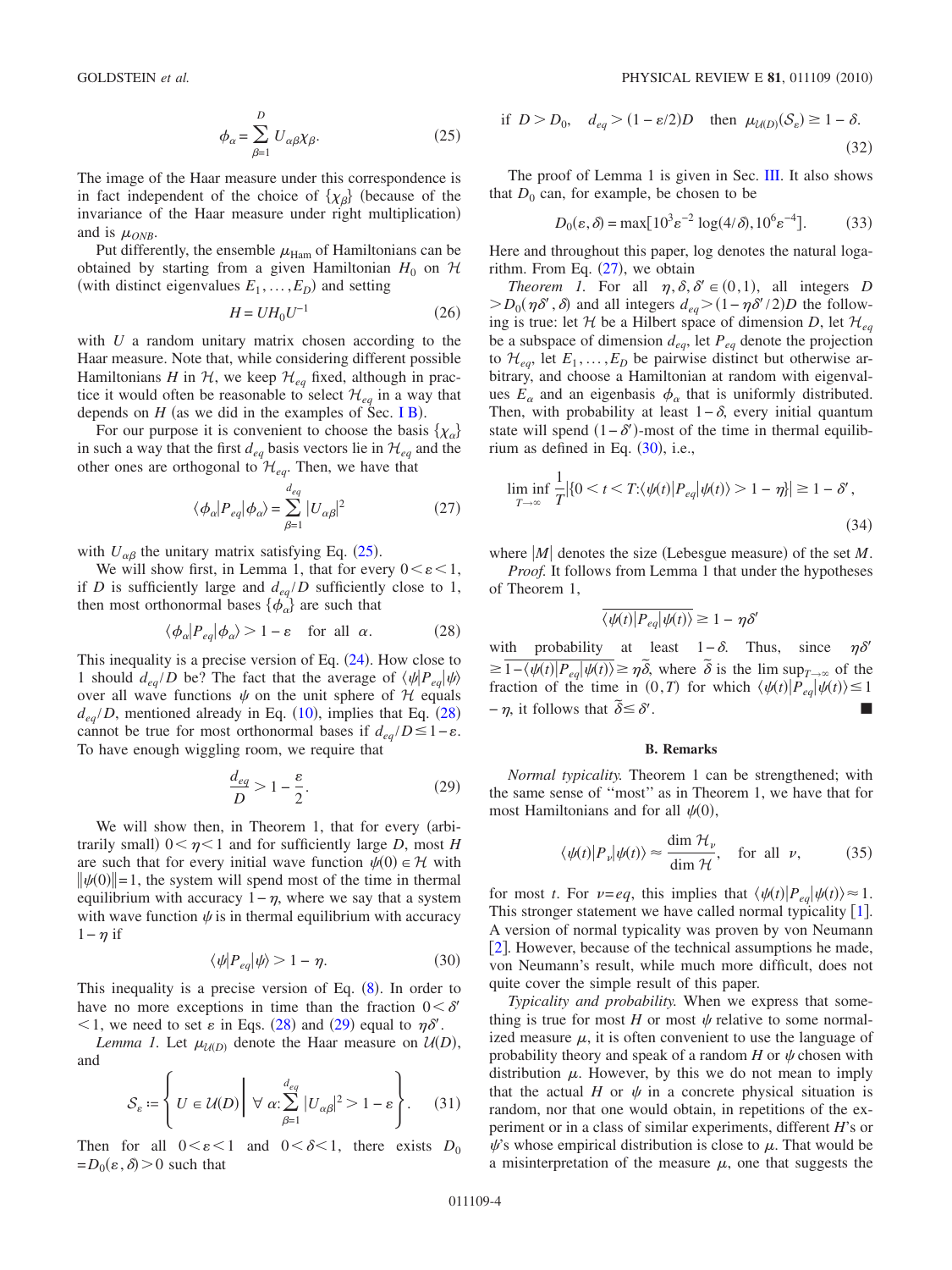question whether perhaps the actual distribution in reality could be nonuniform. This question misses the point, as there need not be any actual distribution in reality. Rather, Theorem 1 means that the set of "bad" Hamiltonians has very small measure  $\mu_{\text{Ham}}$ .

*Consequences for example 2.* From Lemma 1 it follows for example 2 that typical Hamiltonians of the form  $(26)$  $(26)$  $(26)$ with  $H_0$  given by the right-hand side of Eq.  $(15)$  $(15)$  $(15)$  are such that all eigenfunctions are close to  $\mathcal{H}_{0.5}$ ; this fact in turn strongly suggests (although we have not proved this) that the eigenfunctions are essentially concentrated on those configurations that have approximately 50% of the particles in the left half and 50% in the right half of the box.

*Equilibrium statistical mechanics.* Theorem 1 implies that, for typical *H*, every  $\psi(0) \in \mathcal{H}$  is such that for most *t*,

$$
\langle \psi(t) | M_i | \psi(t) \rangle \approx \text{Tr}(\rho_{mc} M_i), \tag{36}
$$

where  $\rho_{mc}$  is the standard microcanonical density matrix (i.e.,  $1/D$  times the projection  $\mathcal{H}_{total} \rightarrow \mathcal{H}$ , for all macroobservables  $M_i$  as described in Sec. [I A.](#page-0-6) This justifies replacing  $|\psi(t)\rangle\langle\psi(t)|$  with  $\rho_{mc}$  as far as macro-observables in equilibrium are concerned. However, this does not—by itself justify the use of  $\rho_{mc}$  for observables *A* not among  $\{M_i\}$ . For example, consider a microscopic observable *A* that is not "nearly constant" on the energy shell  $H$ . Then, standard equilibrium statistical mechanics tells us to use  $\rho_{mc}$  for the expected value of *A* in equilibrium. We believe that this is in fact correct for most such observables, but it is not covered by Theorem 1. Results concerning many such observables are described in Sec. [VI.](#page-7-0) These results, according to which, in an appropriate sense,

$$
\langle \psi(t) | A | \psi(t) \rangle \approx \text{Tr}(\rho_{mc} A) \tag{37}
$$

for suitable A and  $\psi(0)$ , are valid only in quantum mechanics. The justification of the broad use of  $\rho_{mc}$  in classical statistical mechanics relies on rather different sorts of results requiring different kinds of considerations.

#### **III. PROOF OF LEMMA 1**

<span id="page-4-0"></span>*Proof.* Let us write  $P$  for the Haar measure  $\mu_{\mathcal{U}(D)}$ , and let

$$
p \coloneqq \mathbb{P}\Bigg(\bigcap_{\alpha=1}^{D} \Bigg\{\sum_{\beta=1}^{d_{eq}} |U_{\alpha\beta}|^2 > 1 - \varepsilon \Bigg\}\Bigg). \tag{38}
$$

Observe that

$$
p = 1 - P\left(\bigcup_{\alpha=1}^{D} \left\{\sum_{\beta=1}^{d_{eq}} |U_{\alpha\beta}|^2 \le 1 - \varepsilon\right\}\right)
$$
(39)

$$
\geq 1 - D \max_{\alpha} \mathbb{P} \left\{ \sum_{\beta=1}^{d_{eq}} |U_{\alpha\beta}|^2 \leq 1 - \varepsilon \right\}.
$$
 (40)

Since  $U = (U_{\alpha\beta})$  is a random unitary matrix with Haar distribution, its  $\alpha$ th column is a random unit vector  $\vec{U} = (U_{\alpha\beta})_{\beta}$ whose distribution is uniform over the unit sphere of  $\mathbb{C}^D$  (i.e., the distribution is, up to a normalizing constant, the surface area measure). Therefore, the probability in the last line does not, in fact, depend on  $\alpha$ , and so the step of taking the maximum over  $\alpha$  can be omitted.

A random unit vector such as  $\tilde{U}$  can be thought of as arising from a random Gaussian vector  $\tilde{G}$  by normalization: let  $G_\beta$  for  $\beta = 1, \ldots, D$  be independent complex Gaussian random variables with mean zero and variance  $\mathbb{E}|G_{\beta}|^2$ =1/*D*; i.e., Re  $G_\beta$  and Im  $G_\beta$  are independent real Gaussian random variables with mean zero and variance 1/2*D*. Then the distribution of  $\vec{G} = (G_1, \ldots, G_D)$  is symmetric under rotations from  $U(D)$ , and thus

$$
\frac{\vec{G}}{\|\vec{G}\|} = \vec{U} \quad \text{in distribution,} \quad \text{with } \|\vec{G}\|^2 = \sum_{\beta=1}^D |G_\beta|^2. \tag{41}
$$

<span id="page-4-1"></span>We thus have that

$$
p \ge 1 - DP \left\{ \sum_{\beta=1}^{d_{eq}} \frac{|G_{\beta}|^2}{\|\vec{G}\|^2} \le 1 - \varepsilon \right\}.
$$
 (42)

To estimate the probability on the right-hand side of Eq.  $(42)$  $(42)$  $(42)$ , we introduce three different events:

$$
A(\eta') \coloneqq \{ \|\|\vec{G}\|^2 - 1\| < \eta' \},\tag{43}
$$

$$
B(\eta'') \coloneqq \left\{ (1 - \eta'') \frac{d_{eq}}{D} < \sum_{\beta=1}^{d_{eq}} |G_{\beta}|^2 < (1 + \eta'') \frac{d_{eq}}{D} \right\},\tag{44}
$$

$$
C(\eta'') \coloneqq \left\{ (1 - \eta'') \frac{d_{eq}}{D} < \sum_{\beta=1}^{d_{eq}} \frac{|G_{\beta}|^2}{\|\vec{G}\|^2} < (1 + \eta'') \frac{d_{eq}}{D} \right\}.
$$
\n(45)

Let us now assume that

$$
\frac{d_{eq}}{D} > 1 - \frac{\varepsilon}{2}.\tag{46}
$$

We then have that

$$
(1 - \varepsilon/2) \frac{d_{eq}}{D} > 1 - \varepsilon + \frac{\varepsilon^2}{4} > 1 - \varepsilon, \tag{47}
$$

so that

$$
C(\varepsilon/2) \subseteq \left\{ (1 - \varepsilon/2) \frac{d_{eq}}{D} < \sum_{\beta=1}^{d_{eq}} \frac{|G_{\beta}|^2}{\|\vec{G}\|^2} \right\}
$$

$$
\subseteq \left\{ 1 - \varepsilon < \sum_{\beta=1}^{d_{eq}} \frac{|G_{\beta}|^2}{\|\vec{G}\|^2} \right\},
$$
(48)

<span id="page-4-2"></span>and thus

$$
p \ge 1 - D\mathbb{P}(C^c(\varepsilon/2)),\tag{49}
$$

where the superscript *c* means complement. Our goal is to find a good upper bound for  $P(C^{c}(\varepsilon/2))$ .

If the event  $A(\eta')$  occurs for  $0 < \eta' < \frac{1}{2}$  then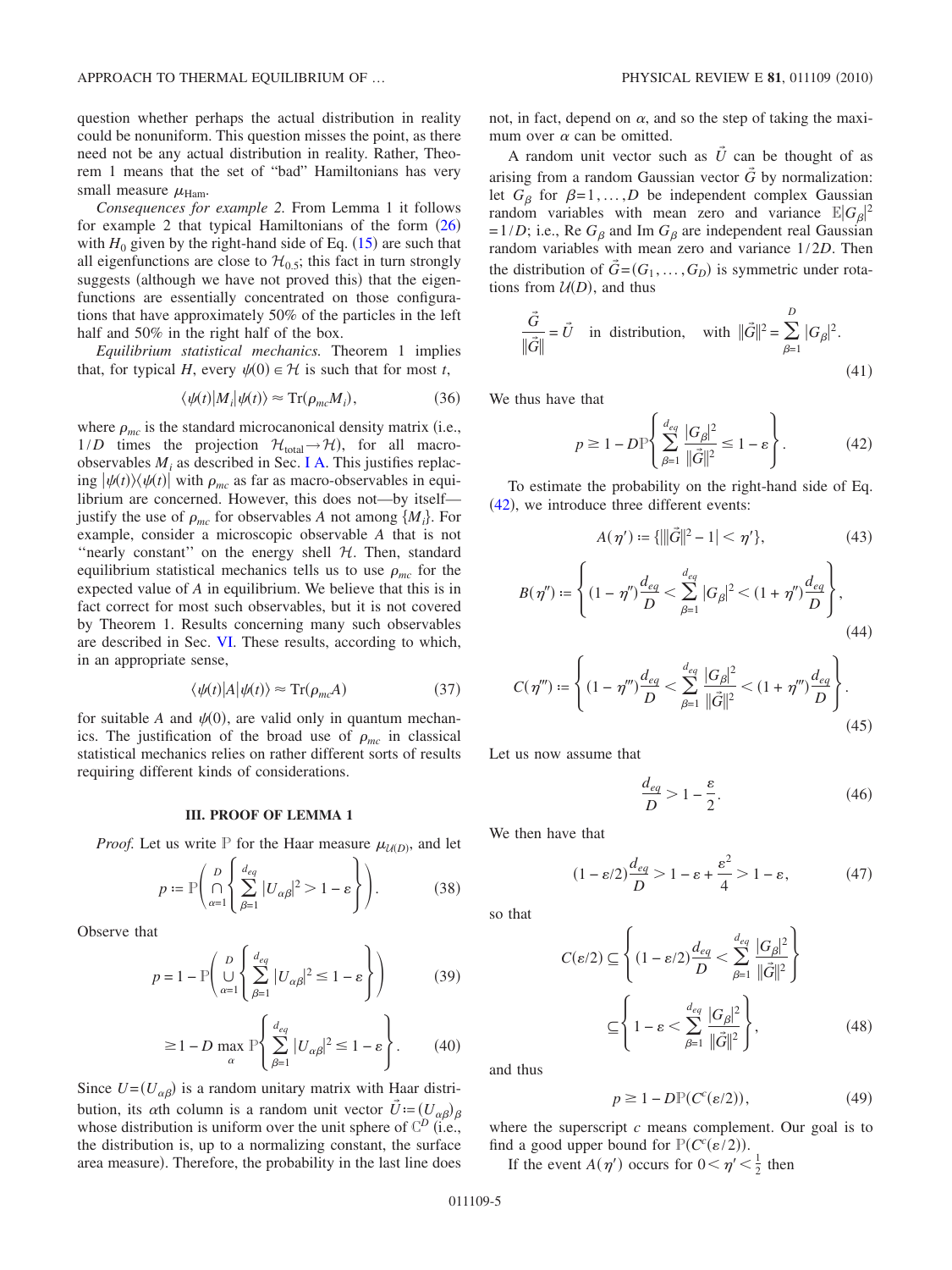$$
1 - \eta' < \frac{1}{\|\vec{G}\|^2} < 1 + 2\eta',\tag{50}
$$

and, consequently, if  $A(\eta') \cap B(\eta'')$  occurs then

$$
\frac{d_{eq}}{D}(1-\eta')(1-\eta'') < \frac{\sum\limits_{\beta=1}^{d_{eq}} |G_{\beta}|^2}{\|\vec{G}\|^2} < \frac{d_{eq}}{D}(1+2\eta')(1+\eta'').\tag{51}
$$

It is now easy to see that  $A(\eta') \cap B(\eta'') \subseteq C(2\eta' + \eta''$ +2 $\eta'$ , so if we choose  $\eta' = \eta'' = \varepsilon/8$  we obtain that

$$
A\left(\frac{\varepsilon}{8}\right) \cap B\left(\frac{\varepsilon}{8}\right) \subseteq C\left(\frac{3}{8}\varepsilon + \frac{1}{32}\varepsilon^2\right) \subseteq C(\varepsilon/2) \quad \text{for } 0 < \varepsilon < 1.
$$
 (52)

<span id="page-5-1"></span>We thus have the following upper bound:

$$
\mathbb{P}(C^c(\varepsilon/2)) \le \mathbb{P}(A^c(\varepsilon/8)) + \mathbb{P}(B^c(\varepsilon/8)). \tag{53}
$$

To find an estimate of  $P(A(\varepsilon/8))$  and  $P(B(\varepsilon/8))$  we use the *large deviations principle*. It is convenient to use a slightly stronger version of this principle than usual (see Sec. 2.2.1 of  $[14]$  $[14]$  $[14]$ ), which states that for a sequence of *N* independent and identically distributed  $(i.i.d.)$  random variables  $X_i$ ,

$$
\mathbb{P}\bigg(\left|\sum_{i=1}^{N}\frac{X_i}{N}-\mathbb{E}(X_1)\right|>\delta\bigg)\leq 2e^{-N\ell[\mathbb{E}(X_1)+\delta]},\qquad(54)
$$

where  $I(x)$  is the *rate function* [[14](#page-8-9)] associated with the distribution of  $X_i$ , defined to be

$$
I(x) = \sup_{\theta > 0} (\theta x - \log \mathbb{E}e^{\theta X_i}).
$$
 (55)

In our case, where  $X_i$  will be the square of a standard normal random variable, the rate function is

$$
I(x) = \frac{1}{2}(x - 1 - \log x) \quad \forall x > 1,
$$
 (56)

as a simple calculation shows.

To estimate  $P(A(\varepsilon/8))$ , set

$$
N = 2D, \quad X_{\beta} = 2D(\text{Re } G_{\beta})^2, \quad X_{D+\beta} = 2D(\text{Im } G_{\beta})^2 \quad \text{for } \beta
$$
  
= 1, ..., D. (57)

Thus, for  $i=1,\ldots,2D$ ,  $X_i$  are i.i.d. variables with mean  $\mathbb{E}X_i$  $=2D\mathbb{E}(\text{Re } G_i)^2=1$ ; we thus obtain

$$
\mathbb{P}(A^c(\varepsilon/8)) = \mathbb{P}\{\|\vec{G}\|^2 - 1\} > \varepsilon/8\}
$$
\n(58)

$$
= \mathbb{P}\left\{ \left| \sum_{\beta=1}^{D} |G_{\beta}|^2 - 1 \right| > \varepsilon/8 \right\} \tag{59}
$$

$$
= \mathbb{P}\left\{ \left| \sum_{i=1}^{2D} \frac{X_i}{2D} - 1 \right| > \varepsilon/8 \right\} \tag{60}
$$

 $≤ 2e^{-2DI(1+ε/8)}$  (  $(61)$ 

 $=2e^{-D[\varepsilon/8-\log(1+\varepsilon/8)]}$  (  $(62)$ 

$$
\leq 2 \exp\left(-\frac{D\varepsilon^2}{192}\right). \tag{63}
$$

<span id="page-5-2"></span>In the last step we have used  $\log(1+x) \leq x - x^2/3$  for  $0 \leq x$  $1/2$ .

We use a completely analogous argument for *B*, setting

$$
N = 2d_{eq}, \quad X_{\beta} = 2D(\text{Re } G_{\beta})^2,
$$

$$
X_{D+\beta} = 2D(\text{Im } G_{\beta})^2
$$
, for  $\beta = 1, ..., d_{eq}$ , (64)

and obtain that

$$
\mathbb{P}(B^c(\varepsilon/8)) = \mathbb{P}\left\{ \left| \sum_{\beta=1}^{d_{eq}} |G_{\beta}|^2 - \frac{d_{eq}}{D} \right| / \frac{d_{eq}}{D} > \varepsilon/8 \right\} \quad (65)
$$

$$
= \mathbb{P}\left\{ \left| \sum_{i=1}^{2d_{eq}} \frac{X_i}{2d_{eq}} - 1 \right| > \varepsilon/8 \right\} \tag{66}
$$

$$
\leq 2 \exp\left(-\frac{d_{eq} \varepsilon^2}{192}\right). \tag{67}
$$

<span id="page-5-3"></span>From Eqs.  $(53)$  $(53)$  $(53)$ ,  $(63)$  $(63)$  $(63)$ , and  $(67)$  $(67)$  $(67)$  it follows that

$$
P(Cc(\varepsilon/2)) \le 2 \exp\left(-\frac{d_{eq}\varepsilon^2}{192}\right) + 2 \exp\left(-\frac{D\varepsilon^2}{192}\right)
$$
  

$$
\le 4 \exp\left(-\frac{D\varepsilon^2}{384}\right), \tag{68}
$$

where we have used  $d_{eq}$  > D/2. Therefore, by Eq. ([49](#page-4-2)),

$$
p \ge 1 - 4D \exp\left(-\frac{D\varepsilon^2}{384}\right). \tag{69}
$$

The last term converges to zero as  $D \rightarrow \infty$ , so there exists  $D_0$  > 0 such that for all  $D > D_0$ ,

$$
p \ge 1 - \delta,\tag{70}
$$

which is what we wanted to show. In order to check this for  $D_0$  specified in Eq. ([33](#page-3-6)) right after Lemma 1, note that the desired relation

$$
4D \exp\left(-\frac{D\varepsilon^2}{384}\right) \le \delta \tag{71}
$$

is equivalent to

$$
D\left(\frac{\varepsilon^2}{384} - \frac{\log D}{D}\right) \ge \log(4/\delta). \tag{72}
$$

<span id="page-5-4"></span>Thus, it suffices that  $D > 10^3 \varepsilon^{-2} \log(4/\delta)$  and

$$
\frac{\log D}{D} < 10^{-3} \varepsilon^2. \tag{73}
$$

Since  $\log D < \sqrt{D}$  for all positive numbers *D*, condition ([73](#page-5-4)) will be satisfied if  $\sqrt{D} > 10^3 e^{-2}$ , i.e., if  $D > 10^6 e^{-4}$ .

# <span id="page-5-0"></span>**IV. EXAMPLES OF SYSTEMS THAT DO NOT APPROACH THERMAL EQUILIBRIUM**

We shall now present examples of atypical behavior, namely, examples of bad Hamiltonians, i.e., Hamiltonians for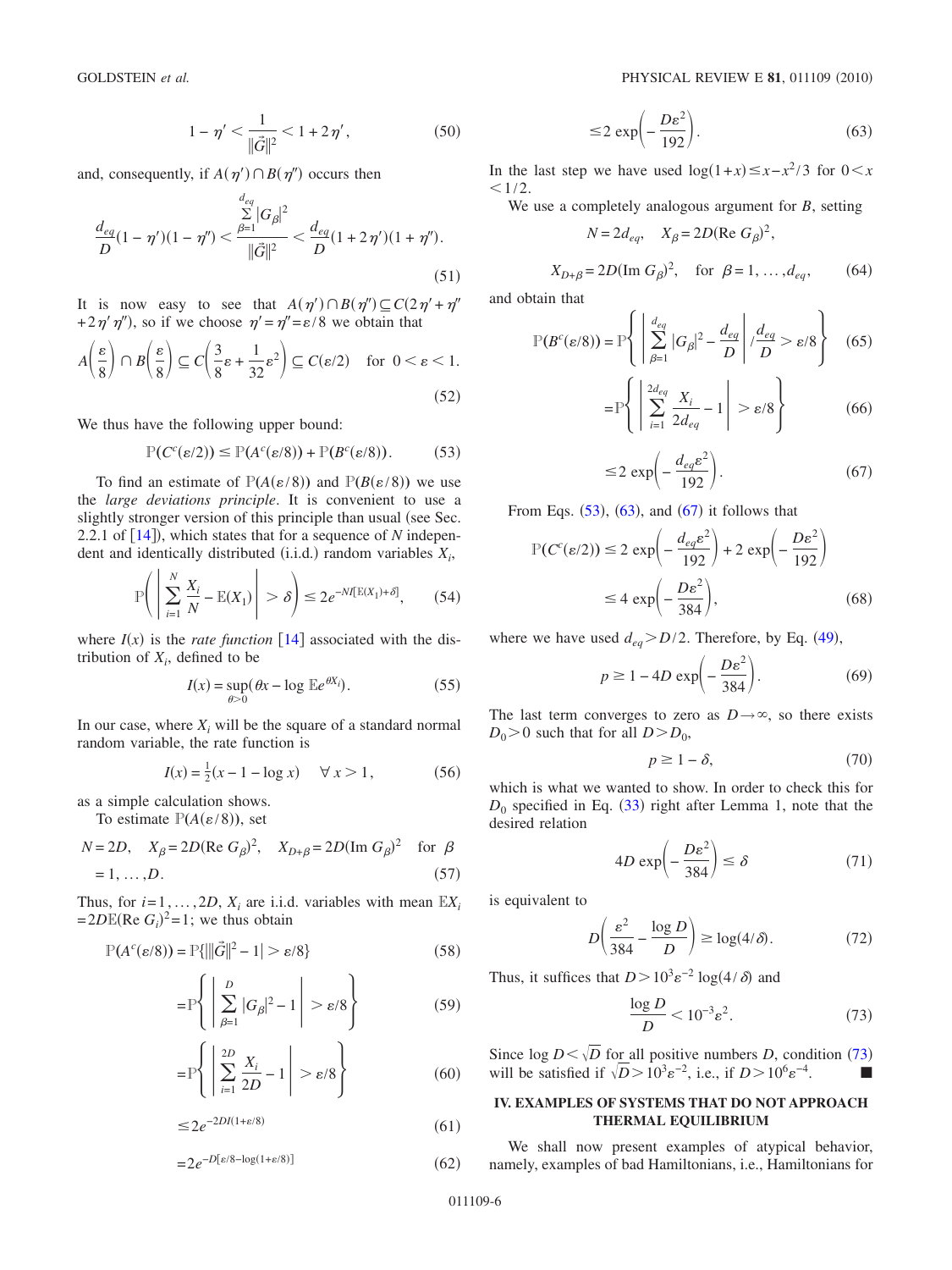which not all wave functions approach thermal equilibrium [or, equivalently, for which Eq.  $(24)$  $(24)$  $(24)$  is not satisfied]. According to Theorem 1, bad Hamiltonians form a very small subset of the set of all Hamiltonians. Of course, to establish that Eq. ([24](#page-2-3)) holds for a particular Hamiltonian can be a formidable challenge. Moreover, the small subset might include all standard many-body Hamiltonians (e.g., all those which are a sum of kinetic and potential energies). But there is no *a priori* reason to believe that this should be the case.

The first example consists of two noninteracting subsystems. This can be expressed in the framework provided by example 1 in Sec. [I B](#page-1-3) with the Hamiltonian  $H=H_1+H_2$ + $\lambda V$  by setting  $\lambda = 0$ . Let  $\{\phi_i^1\}$  be an orthonormal basis of  $\mathcal{H}_1$ consisting of eigenvectors of  $H_1$  with eigenvalues  $E_i^1$ , and let  $\{\phi_j^2\}$  be one of  $\mathcal{H}_2$  consisting of eigenvectors of  $H_2$  with eigenvalues  $E_j^2$ . Clearly, for  $\lambda = 0$  not every wave function will approach thermal equilibrium. After all, in this case,  $\phi_i^1 \otimes \phi_j^2$  forms an eigenbasis of *H*, while

<span id="page-6-1"></span>
$$
\mathcal{H} = \text{span}\{\phi_i^1 \otimes \phi_j^2 : E_i^1 + E_j^2 \in [E, E + \delta E]\},\qquad(74)
$$

<span id="page-6-2"></span>
$$
\mathcal{H}_{eq} = \text{span}\{\phi_i^1 \otimes \phi_j^2 : E_i^1 \in [0.49E, 0.51E), \quad E_i^1 + E_j^2 \in [E, E + \delta E]\}.
$$
\n(75)

Thus, any  $\phi_i^1 \otimes \phi_j^2$  such that  $E_i^1 + E_j^2 \in [E, E + \delta E]$  but, say,  $E_i^1$  < 0.49*E*, will be an example of an element of H that is orthogonal to  $\mathcal{H}_{eq}$  and, as it is an eigenfunction of *H*, forever remains orthogonal to  $\mathcal{H}_{eq}$ .

As another example, we conjecture that some wave functions will fail to approach thermal equilibrium also when  $\lambda$  is nonzero but sufficiently small. We prove this now for a slightly simplified setting, corresponding to the following modification of example 1 of Sec. [I B.](#page-1-3) For the usual energy interval  $[E, E + \delta E]$ , let H be, independently of  $\lambda$ , given by Eq. ([74](#page-6-1)); and, instead of  $H_1 + H_2 + \lambda V$ , let *H* be given by

$$
H = H(\lambda) = P(H_1 + H_2 + \lambda V)P, \qquad (76)
$$

where  $P$  is the projection to  $H$ . Then  $H$  defines a time evolution on  $H$  that depends on  $\lambda$ . (Note that  $H$  is still an "energy shell" for all sufficiently small  $\lambda$ , as all nonzero eigenvalues of  $H(\lambda)$  are still contained in an interval just slightly larger than  $[E, E + \delta E]$ , and the corresponding eigenvectors lie in H.) Let  $\mathcal{H}_{eq}$  for  $\lambda \neq 0$  also be given by Eq. ([75](#page-6-2)). Again, choose one particular  $\phi_i^1$  and one particular  $\phi_j^2$  (independently of  $\lambda$ ), so that  $E_i^1 + E_j^2 \in [E, E + \delta E]$  and  $E_i^1 < 0.49E$ , and consider as the initial state of the system again

$$
\psi(t=0) = \phi_i^1 \otimes \phi_j^2, \qquad (77)
$$

which evolves to

$$
\psi(\lambda, t) = e^{-iH(\lambda)t} \phi_i^1 \otimes \phi_j^2.
$$
\n(78)

Suppose for simplicity that  $H(\lambda=0) = H_1 + H_2$  is nondegenerate.4 Then, according to standard results of perturbation theory  $[15]$  $[15]$  $[15]$ , also  $H(\lambda)$ , regarded as an operator on H, is nondegenerate for all  $\lambda \in (-\lambda_0, \lambda_0)$  for some  $\lambda_0 > 0$ ; moreover, its eigenvalues  $E(\lambda)$  depend continuously (even analytically) on  $\lambda$ , and so do the eigenspaces. In particular, it is possible to choose for every  $\lambda \in (-\lambda_0, \lambda_0)$  a normalized eigenstate  $\phi(\lambda) \in \mathcal{H}$  of  $H(\lambda)$  with eigenvalue  $E(\lambda)$  in such a way that  $\phi(\lambda)$  and  $E(\lambda)$  depend continuously on  $\lambda$ , and  $\phi(\lambda=0) = \phi_i^1 \otimes \phi_j^2.$ 

We are now ready to show that, for sufficiently small  $\lambda > 0$ ,

$$
\langle \psi(\lambda, t) | P_{eq} | \psi(\lambda, t) \rangle \approx 0 \tag{79}
$$

<span id="page-6-3"></span>for all *t*; that is,  $\psi(\lambda, t)$  is nearly orthogonal to  $\mathcal{H}_{eq}$  for all *t*, and thus is never in thermal equilibrium. To see this, note first that since  $\phi(0) \approx \phi(\lambda)$  for sufficiently small  $\lambda$ , and since *e*<sup>−*iH*( $\lambda$ )*t*</sup> is unitary, also

$$
e^{-iH(\lambda)t}\phi(0) \approx e^{-iH(\lambda)t}\phi(\lambda)
$$
 (80)

(with error independent of  $t$ ). Since the right-hand side equals

$$
e^{-iE(\lambda)t}\phi(\lambda) \approx e^{-iE(\lambda)t}\phi(0),\tag{81}
$$

we have that

$$
\langle e^{-iH(\lambda)t}\phi(0)|P_{eq}|e^{-iH(\lambda)t}\phi(0)\rangle \approx \langle \phi(0)|P_{eq}|\phi(0)\rangle = 0.
$$
\n(82)

This proves Eq.  $(79)$  $(79)$  $(79)$  with an error bound independent of *t* that tends to zero as  $\lambda \rightarrow 0$ .

Another example of bad Hamiltonians is provided by the phenomenon of *Anderson localization* (see in particular [[16,](#page-8-11)[17](#page-8-12)]): certain physically relevant Hamiltonians possess some eigenfunctions  $\phi_{\alpha}$  that have a spatial energy density function that is macroscopically nonuniform whereas wave functions in  $\mathcal{H}_{eq}$  should have macroscopically uniform energy density over the entire available volume. Thus, some eigenfunctions are not close to  $\mathcal{H}_{eq}$ , violating Eq. ([24](#page-2-3)).

#### <span id="page-6-0"></span>**V. COMPARISON WITH CLASSICAL MECHANICS**

In classical mechanics, one would expect as well that a macroscopic system spends most of the time in the long run in thermal equilibrium. Let us define what thermal equilibrium means in classical mechanics. We defined it for quantum systems in Eq.  $(8)$  $(8)$  $(8)$ .] We denote a point in phase space by  $X = (q_1, \ldots, q_N, p_1, \ldots, p_N)$ . Instead of the orthogonal decomposition of H into subspaces  $\mathcal{H}_{\nu}$  we consider a partition of an energy shell  $\Gamma$  in phase space,  $\Gamma = \{X : E \le H(X) \le E + \delta E\}$ , into regions  $\Gamma_{\nu}$  corresponding to different macrostates  $\nu$ , i.e., if the microstate X of the system is in  $\Gamma_{\nu}$  then the macrostate

<sup>&</sup>lt;sup>4</sup>Since this requires that no eigenvalue difference of  $H_1$ ,  $E_i^1 - E_i^1$ , coincides with an eigenvalue difference of  $H_2$ ,  $E_j^2 - E_{j'}^2$ , we need to relax our earlier assumption that systems 1 and 2 be identical; so, let them be almost identical, with slightly different eigenvalues, and let  $H_1$  and  $H_2$  each be nondegenerate.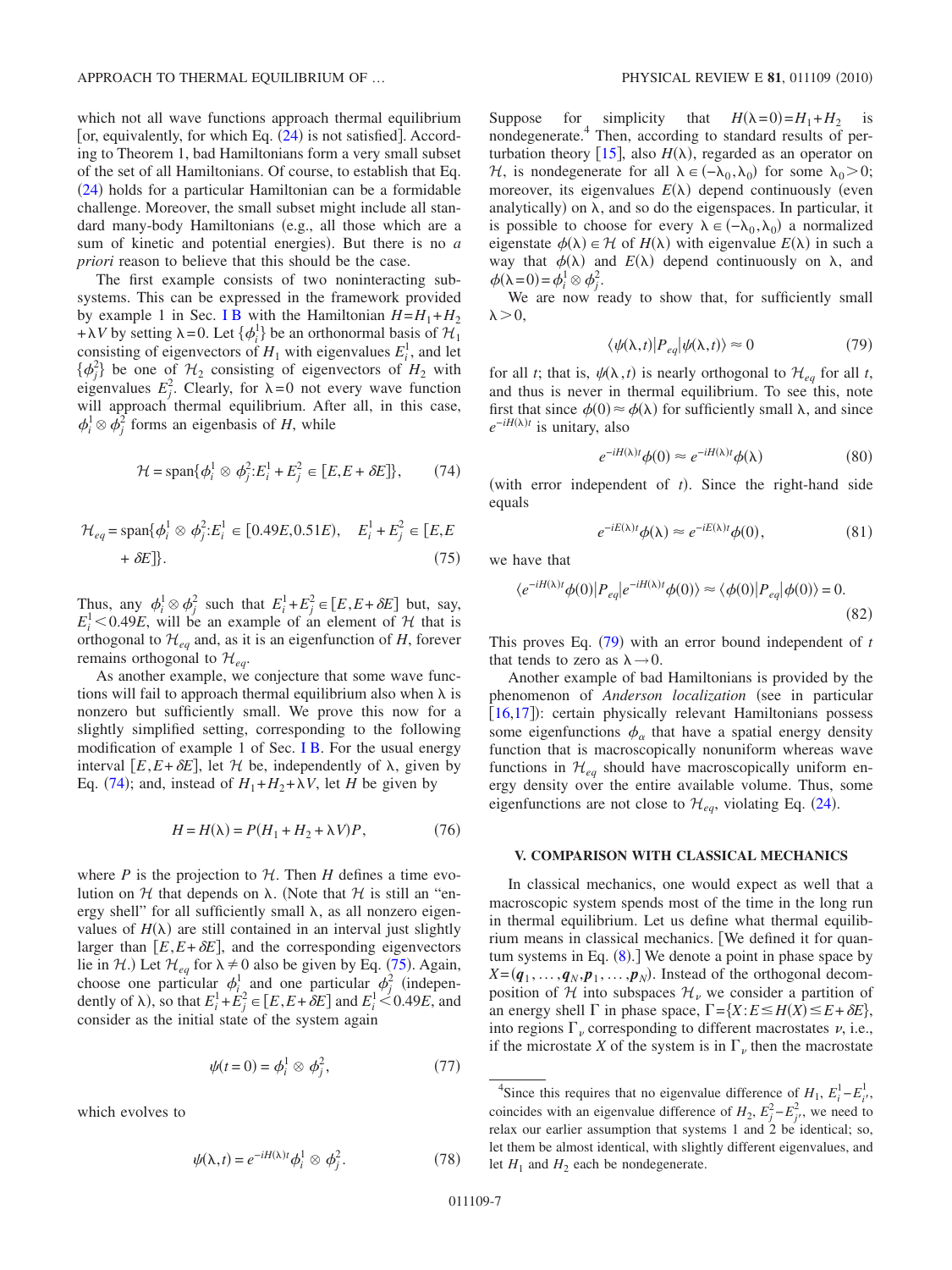of the system is  $\nu$ . It has been shown [[18](#page-8-13)] for realistic systems with large N that one of the regions  $\Gamma_{\nu}$ , corresponding to the macrostate of thermal equilibrium and denoted  $\Gamma_{eq}$ , is such that, in terms of the (uniform or Liouville) phase-space volume measure  $\mu$  on  $\Gamma$ ,

$$
\frac{\mu(\Gamma_{eq})}{\mu(\Gamma)} \approx 1.
$$
\n(83)

Although the subspaces  $\mathcal{H}_{\nu}$  play a role roughly analogous to the regions  $\Gamma_{\nu}$ , a basic difference between the classical and the quantum cases is that while every classical phase point in  $\Gamma$  belongs to one and only one  $\Gamma_{\nu}$ , and thus is in one macrostate, a quantum state  $\psi$  need not lie in any one  $\mathcal{H}_{\nu}$ , but can be a nontrivial superposition of vectors in different macrostates. (Indeed, almost all  $\psi$  do not lie in any one  $\mathcal{H}_{\nu}$ . That is why we defined being in thermal equilibrium in terms of  $\psi$ lying in a neighborhood of  $\mathcal{H}_{eq}$ , rather than lying in  $\mathcal{H}_{eq}$ itself.

The time evolution of the microstate *X* is given by the solution of the Hamiltonian equations of motion, which sends *X* (at time zero) to  $X_t$  (at time *t*),  $t \in \mathbb{R}$ . We expect that for realistic systems with a sufficiently large number *N* of constituents and for every macrostate  $\nu$ , most initial phase points  $X \in \Gamma$ <sub>v</sub> will be such that  $X_t$  spends most of the time in the set  $\Gamma_{ea}$ . This statement follows if the system is ergodic,<sup>5</sup> but in fact is much weaker than ergodicity. Theorem 1 is parallel to this statement in that it implies, for typical Hamiltonians, that initial states [here,  $\psi(0)$ ] out of thermal equilibrium will spend most of the time in thermal equilibrium; it is different in that it applies, for typical Hamiltonians, to *all* rather than most—initial states  $\psi(0)$ .

# **VI. COMPARISON WITH THE LITERATURE**

<span id="page-7-0"></span>von Neumann  $\lceil 2 \rceil$  $\lceil 2 \rceil$  $\lceil 2 \rceil$  proved, as his "quantum ergodic theorem," a precise version of normal typicality (defined in Sec. [II B](#page-3-7)); his proof requires much more effort, and more refined methods, than our proof of Theorem 1. However, his theorem assumes that the dimension  $d_v$  of each macrospace  $\mathcal{H}_v$  is much smaller than the full dimension *D*, and thus does not apply to the situation considered in this paper, in which one of the macrospaces,  $\mathcal{H}_{ea}$ , has the majority of dimensions. The reason von Neumann treated the more difficult case of small  $d<sub>\nu</sub>$  but left out the easier and particularly interesting case of the thermal equilibrium macrostate is that he had in mind a notion of thermal equilibrium different from ours. He thought of a thermal equilibrium wave function  $\psi$ , not as one in (or close to) a particular  $\mathcal{H}_\nu$ , but as one with  $||P_\nu \psi||^2$  $\approx d_{\nu}/D$  for every  $\nu$ , i.e., one for which  $|\psi\rangle\langle\psi| \approx \rho_{mc}$  in a suitable coarse-grained sense. Because of this different focus, he did not consider the situation presented here. We also note that von Neumann's quantum ergodic theorem makes an assumption on *H* that we do not need in our Theorem 1; this

assumption, known as a "no resonances"  $[8,10]$  $[8,10]$  $[8,10]$  $[8,10]$  or "nondegenerate energy gaps"  $[4]$  $[4]$  $[4]$  condition, asserts that

<span id="page-7-1"></span>
$$
E_{\alpha} - E_{\beta} \neq E_{\alpha'} - E_{\beta'}
$$
 unless 
$$
\begin{cases} \text{either } \alpha = \alpha', \ \beta = \beta' \\ \text{or } \alpha = \beta, \ \alpha' = \beta'. \end{cases}
$$
 (84)

The Schnirelman theorem  $\lceil 19 \rceil$  $\lceil 19 \rceil$  $\lceil 19 \rceil$  states that, in the semiclassical limit and under suitable hypotheses, the Wigner distribution corresponding to an eigenstate  $\phi_\alpha$  becomes the microcanonical measure. That is,  $\phi_{\alpha}$  has a property resembling thermal equilibrium, similar to our condition  $(24)$  $(24)$  $(24)$  expressing that all eigenstates are in thermal equilibrium. Srednicki  $\lceil 7 \rceil$  $\lceil 7 \rceil$  $\lceil 7 \rceil$ observed other thermal equilibrium properties in energy eigenstates of example systems, a phenomenon he referred to as "eigenstate thermalization."

The results of  $[4,5,8]$  $[4,5,8]$  $[4,5,8]$  $[4,5,8]$  $[4,5,8]$  also concern conditions under which a quantum system will spend most of the time in thermal equilibrium. For the sake of comparison, their results, as well as ours, can be described in a unified way as follows. Let us say that a system with initial wave function  $\psi(0)$  *equilibrates* relative to a class  $A$  of observables if for most times  $\tau$ ,

$$
\langle \psi(\tau)|A|\psi(\tau)\rangle \approx \operatorname{Tr}(\overline{|\psi(t)\rangle\langle\psi(t)|}A) \quad \text{for all } A \in \mathcal{A}.
$$
\n(85)

We then say that the system *thermalizes* relative to A if it equilibrates and, moreover,

$$
\operatorname{Tr}(|\psi(t)\rangle\langle\psi(t)|A) \approx \operatorname{Tr}(\rho_{mc}A) \quad \text{for all } A \in \mathcal{A}, \quad (86)
$$

with  $\rho_{mc}$  the microcanonical density matrix (in our notation,  $1/D$  times the projection *P* to  $H$ ). With these definitions, the results of  $[4,5,8]$  $[4,5,8]$  $[4,5,8]$  $[4,5,8]$  $[4,5,8]$  can be formulated by saying that, under suitable hypotheses on  $H$  and  $\psi(0)$  and for large enough  $D$ , a system will equilibrate, or even thermalize, relative to a suitable class A.

Our result is also of this form. We have just one operator in  $A$ , namely  $P_{eq}$ . We establish thermalization for arbitrary  $\psi(0)$  assuming that *H* is nondegenerate and satisfies  $\langle \phi_{\alpha} | P_{eq} | \phi_{\alpha} \rangle \approx 1$  for all  $\alpha$ , which (as we show) is typically true.

von Neumann's quantum ergodic theorem  $\lceil 2 \rceil$  $\lceil 2 \rceil$  $\lceil 2 \rceil$  establishes thermalization for a family  $A$  of commuting observables;  $A$ is the algebra generated by  $\{M_1, \ldots, M_k\}$  in the notation of Sec. [I A.](#page-0-6) He assumed that the dimensions of the joint eigenspaces  $\mathcal{H}_\nu$  are not too small and not too large and that *H* obeys Eq.  $(84)$  $(84)$  $(84)$ , he made an assumption about the relation between *H* and the subspaces  $\mathcal{H}_{\nu}$  that he showed is typically true, and he admitted arbitrary  $\psi(0)$ . See [[1](#page-8-0)] for further discussion. Rigol *et al.* [[6](#page-8-18)] numerically simulated an example system and concluded that it thermalizes relative to a certain class A consisting of commuting observables.

Tasaki [[8](#page-8-3)] as well as Linden *et al.* [[4](#page-8-14)] considered a system coupled to a heat bath,  $\mathcal{H}_{total} = \mathcal{H}_{sys} \otimes \mathcal{H}_{bath}$ , and took A to contain all operators of the form  $A_{sys} \otimes 1_{bath}$ . Tasaki considered a rather special class of Hamiltonians and established thermalization assuming that

<sup>&</sup>lt;sup>5</sup>A classical system is ergodic if and only if the time evolved microstate  $X_t$  spends, in the long run, a fraction of time in each (measurable) set  $B \subseteq \Gamma$  that is equal to  $\mu(B)/\mu(\Gamma)$  for  $\mu$ -almost all *X*.